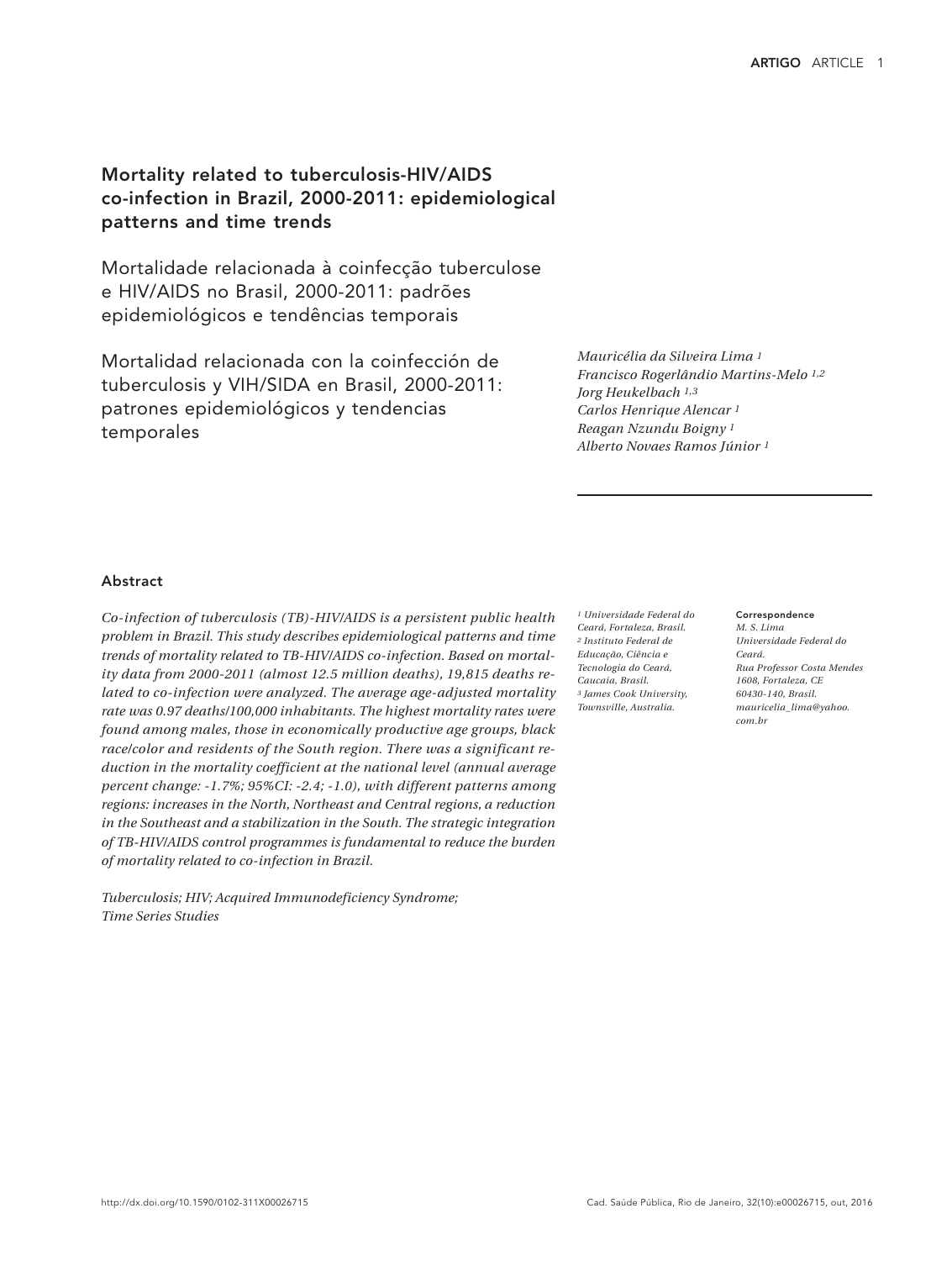## Introduction

HIV/AIDS is an important and persistent public health problem in Brazil and worldwide, with a high morbidity and mortality burden, mainly when related to opportunistic infections such as tuberculosis (TB) 1,2. People living with HIV/ AIDS are 21-34 times more likely to develop active TB as compared to the general population 3. Active TB in people living with HIV/AIDS is a significant risk factor to increased HIV/AIDS and TB-related case fatality rates. People living with HIV/AIDS with TB are twice more likely to progress to death, in comparison with people living with HIV/AIDS without TB 4,5.

In 2012, approximately 8.7 million individuals developed TB worldwide, 1.1 million (13%) of them living with HIV/AIDS 4,5. On the other hand, about 20% of the 2.8 million people diagnosed with TB and tested for HIV had a positive HIV status. In this group, 42% were living in Sub-Saharan Africa. More than 75% of new cases of TB in HIV-positive patients are concentrated in 10 countries 4,5.

According to the Joint United Nations Programme on HIV/AIDS (UNAIDS), the global goal is to reduce by half the number of deaths due to TB among people living with HIV/AIDS worldwide (to less than 250,000) 4,5. In fact, about 1.3 million individuals benefitted from the integration of TB and HIV/AIDS control programs, and did not progress to death between 2005 and 2012. In 17 of the 41 countries with a high number of co-infected patients with TB and HIV/AIDS, mortality declined by 50% or more. On the other hand, mortality decreased by less than 25% in Brazil during this period 4,5,6.

In Brazil, TB-HIV/AIDS co-infection presents a heterogeneous distribution among population groups 6. The occurrence of TB-HIV/AIDS co-infection ranged among Brazilian states, from 2.2% in Acre State in the North region to 19.3% in Rio Grande do Sul State in the South region 6,7,8.There has been a continuous decrease of nationwide mortality related to HIV/AIDS (by 6.6% in the period 2004-2013) 9, and TB (by 2.9% in the period 2001-2010) 6,10. In 2013, 59.2% of new cases diagnosed with TB performed and received the results of HIV testing, with 9.8% TB-HIV/AIDS co-infections 6.

Despite the clinical, epidemiological and social relevance of TB-HIV/AIDS co-infection in Brazil, there are few systematic studies of national or regional scale on the epidemiological aspects and temporal evolution of mortality related to this co-infection in the country 6,9. Knowledge of the impact of mortality related to TB-HIV/ AIDS co-infection is important to assess endemic

dynamics, and to improve surveillance and control activities 9,10. In this nationwide study, we analyzed the epidemiological patterns and time trends of mortality related to TB-HIV/AIDS coinfection in Brazil, from 2000 to 2011.

## Material and methods

## Study area

Brazil has a total area of 8.5 million km2 and, in 2015, had an estimated population of 204,5 million inhabitants (in the study period, ranging from 170 million in 2000 to 192.4 million inhabitants in 2011). The country is divided into five administrative geographic regions (South, Southeast, Central, North and Northeast), 27 Federal Units (26 states and one Federal District), and 5,570 municipalities (Brazilian Institute of Geography and Statistics – IBGE; http://www.ibge.gov.br). There are considerable economic, geographical and cultural diversities in each Brazilian region.

#### Study design and population

We performed a nationwide population-based study in Brazil using official secondary mortality data. We included all deaths related to TB-HIV/ AIDS co-infection recorded in Brazil in the period from 2000 to 2011. Co-infection was defined as the concomitant presence of TB and HIV/AIDS on the same death certificate, either as underlying or as associated causes of death: multiple causes of death 11.

Tuberculosis as cause of death corresponds to the categories included in the group A15-A19 (Tuberculosis), while HIV/AIDS corresponds to the group B20-B24 (Human immunodeficiency virus [HIV] disease) of the 10th revision of the International Statistical Classification of Diseases and Related Health Problems (ICD-10) 12.

## Data sources

Mortality data were obtained from the Mortality Information System (SIM) of the Brazilian Ministry of Health. SIM data are available at the website of the Informatics Department of the Brazilian Unified National Health System (DATASUS; http://datasus.saude.gov.br). All information in the SIM database is based on death certificates, consisting of a standardized form to be filled out by physicians, which contains demographic (sex, age, race/color, marital status, education, place of residence and year of occurrence of death), and clinical information (underlying and associated causes of death).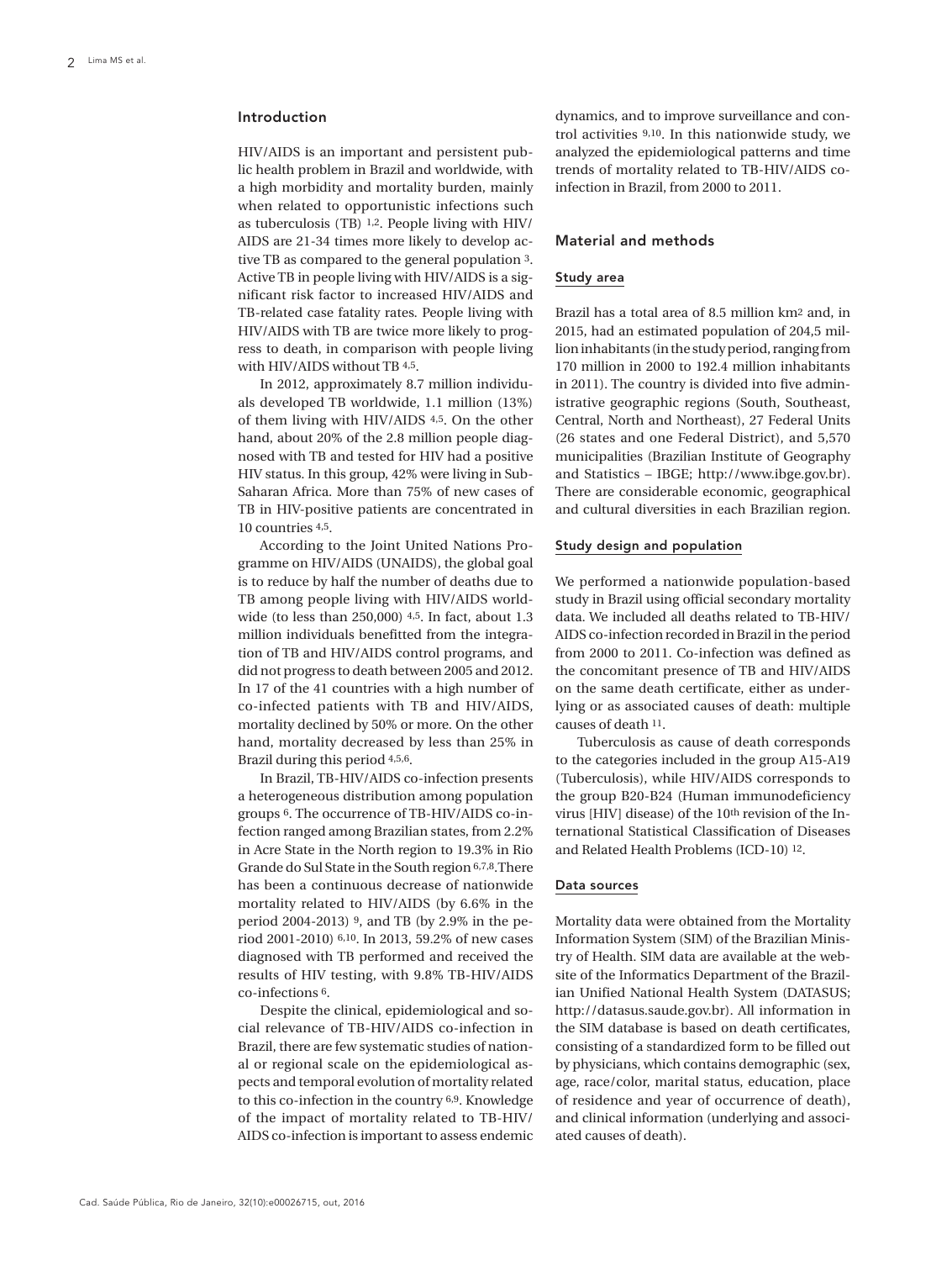In the SIM database, data sets are separated by Federal Unit and year of death. Thus, a total of 324 data files (27 Federal Units, 12 years) with approximately 12.5 million entries were downloaded and merged into a single data file. In a second stage, field codes of different data sets were standardized, and we eliminated variables not considered in the analysis. All death certificates related to TB and HIV/AIDS as a cause of death in any field were identified. New variables for death causes were coded, as in many cases there was more than one documented cause of death per line.

Population data were obtained from the IBGE, based on data from the National Demographic Censuses (2000 and 2010), and population estimates for inter-census years (2001-2009 and 2011). These population data are available in the DATASUS (http://tabnet.datasus.gov.br/cgi/ deftohtm.exe?ibge/cnv/popuf.def).

### Data analysis

For the descriptive analysis, we present the mean and standard deviation (SD) for continuous variables, and absolute numbers and proportions with their respective 95% confidence intervals (95%CI) for categorical variables.

We calculated crude mortality rates (per 100,000 inhabitants) by sex, age group, race/color and place of residence (states and regions) by dividing the number of deaths by the population in each calendar year, and expressed per 100,000 inhabitants. We calculated age-adjusted mortality rates by the direct method, using as standard the Brazilian population from the 2010 census. The age groups used for standardization and calculation of age-specific mortality rates were: 0-4, 5-9, 10-19, 20-29, 30-39, 40-49, 50-59, 60-69 and ≥ 70 years. Then, based on the values of crude mortality rates, we calculated the rate ratios (RR) and the respective 95%CI to determine the differences between the study groups (sex, age group, race/color and regions).

Trend analyses of mortality rates were performed using joinpoint regression models 13. This analysis uses an algorithm which tests whether a multi-segmental line is significantly better than a straight line or a line with fewer segments. The analysis started with a minimum number of joinpoints (for example, 0 joinpoints, resulting in a straight line) and tested if one or more joinpoints (in our analysis up to 3 joinpoints) increased the significance when added to the model. Each joinpoint indicates a statistically significant change in the slope. Statistical significance was tested using the Monte Carlo permutation test, which chooses the best segment for each model. The

annual percent change (APC) and 95%CI was calculated for each segment. To simplify trend comparison for the indicators with more than one slope, we also calculated the average annual percent change (AAPC) over the entire period. The AAPC was estimated as the geometric-weighted mean of the APC, with weights equal to the length of each time interval segment. Trends were considered statistically significant when APC and AAPC presented a p-value < 0.05 13.

Data analysis was performed using the Stata software package, version 11.2 (StataCorp LP, College Station, USA). Joinpoint regression analysis was performed using the Regression Joinpoint Program version 4.0.4 (US National Cancer Institute, Bethesda, USA). We created thematic maps of spatial distribution of mortality rates by state of residence using ArcGIS software version 9.3 (Environmental Systems Research Institute, Redlands, USA).

## Ethical aspects

SIM and IBGE databases are available in a public domain and do not allow identification of individuals. This study was approved by the Ethical Review Board of the Federal University of Ceará, Fortaleza, Ceará State, Brazil, under protocol number 699,138/2014.

## Results

In the period from 2000 to 2011, a total of 12,491,280 deaths were recorded in Brazil, with 92,144 (0.74%) TB-related deaths and 144,175 (1.2%) HIV/AIDS-related deaths. We identified a total of 19,815 deaths in which TB and HIV/AIDS were mentioned on the same death certificates (21.5% of deaths by TB and 13.7% of deaths by HIV/AIDS). HIV/AIDS was mentioned as underlying cause in 98.6% (19,541/19,815) of these deaths, and TB in 0.03% (6/19,815). The average annual crude and age-adjusted mortality rate was 0.89 deaths/100,000 inhabitants and 0.97 deaths/100,000 inhabitants, respectively.

#### Epidemiological characteristics

The predominating socio-demographic characteristics were: male sex (70.2%), white race/ color (48.2%), single marital status (72.4%), age 30-39 years (38.1%, mean: 38.9; SD ± 10.5; median: 38.1), and residence in the Southeast region (53.5%) (Table 1). São Paulo State (Southeast region) presented about one third of all deaths related to co-infection (30.5%) (Table 1). Although about half did not reside in state capitals (54.9%),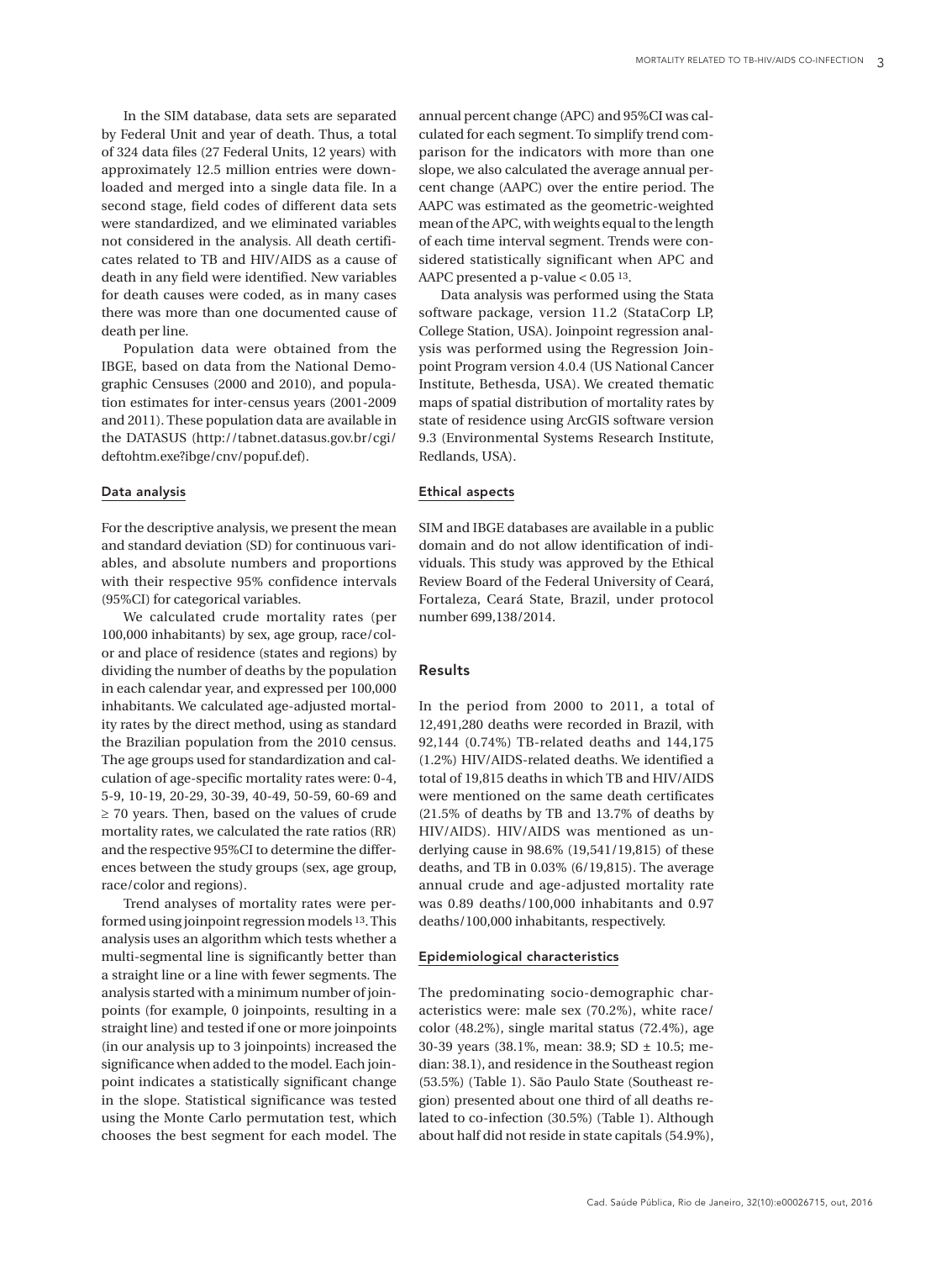## Table 1

Epidemiological characteristics of deaths related to TB-HIV/AIDS co-infection in Brazil, 2000-2011 (n = 19,815).

| Characteristics             | n      | %     |
|-----------------------------|--------|-------|
| Sex *                       |        |       |
| Male                        | 13,905 | 70.17 |
| Female                      | 5,906  | 29.81 |
| Age group (years) *         |        |       |
| $0 - 4$                     | 45     | 0.23  |
| $5-9$                       | 35     | 0.18  |
| 10-19                       | 212    | 1.08  |
| 20-29                       | 3,464  | 17.64 |
| 30-39                       | 7,483  | 38.11 |
| 40-49                       | 5,660  | 28.82 |
| 50-59                       | 2,049  | 10.43 |
| 60-69                       | 551    | 2.81  |
| $\geq 70$                   | 137    | 0.70  |
| Race/Color *                |        |       |
| White                       | 8,944  | 48.24 |
| Brown                       | 6,261  | 33.77 |
| Black                       | 3,233  | 17.44 |
| Yellow                      | 71     | 0.38  |
| Indigenous                  | 30     | 0.16  |
| Marital status *            |        |       |
| Single                      | 13,266 | 72.45 |
| Married                     | 3,154  | 17.22 |
| Divorced/Separated          | 865    | 4.72  |
| Widow                       | 809    | 4.42  |
| Stable partner              | 216    | 1.18  |
| Education level (years) *   |        |       |
| None                        | 885    | 7.02  |
| $1 - 3$                     | 3,339  | 26.48 |
| $4 - 7$                     | 5,207  | 41.30 |
| $8 - 11$                    | 2,401  | 19.04 |
| $\geq 12$                   | 776    | 6.15  |
| Region of residence         |        |       |
| Southeast                   | 10,596 | 53.47 |
| South                       | 4,975  | 25.11 |
| Northeast                   | 2,661  | 13.43 |
| North                       | 847    | 4.27  |
| Central                     | 736    | 3.71  |
| State of residence          |        |       |
| São Paulo (Southeast)       | 6,042  | 30.49 |
| Rio Grande do Sul (South)   | 3,333  | 16.82 |
| Rio de Janeiro (Southeast)  | 3,293  | 16.62 |
| Minas Gerais (Southeast)    | 987    | 4.98  |
| Pernambuco (Northeast)      | 850    | 4.29  |
| Other Brazilian states      | 5,310  | 26.80 |
| Residence in state capital  |        |       |
| Yes                         | 8,924  | 45.03 |
| No                          | 10,891 | 54.96 |
| Occurrence in state capital |        |       |
| Yes                         | 11,753 | 59.31 |
| No                          | 8,062  | 40.68 |
| Place of occurrence *       |        |       |
| Hospital                    | 18,505 | 93.44 |
| Other health services       | 456    | 2.30  |
| Residence                   | 644    | 3.25  |
| Public areas                | 32     | 0.16  |
|                             |        |       |
| Other                       | 166    | 0.83  |

\* Data not available in all cases (sex: 4, age group: 179, race/color: 1,276, marital status: 1,505, education level: 7,207; place of occurrence: 12).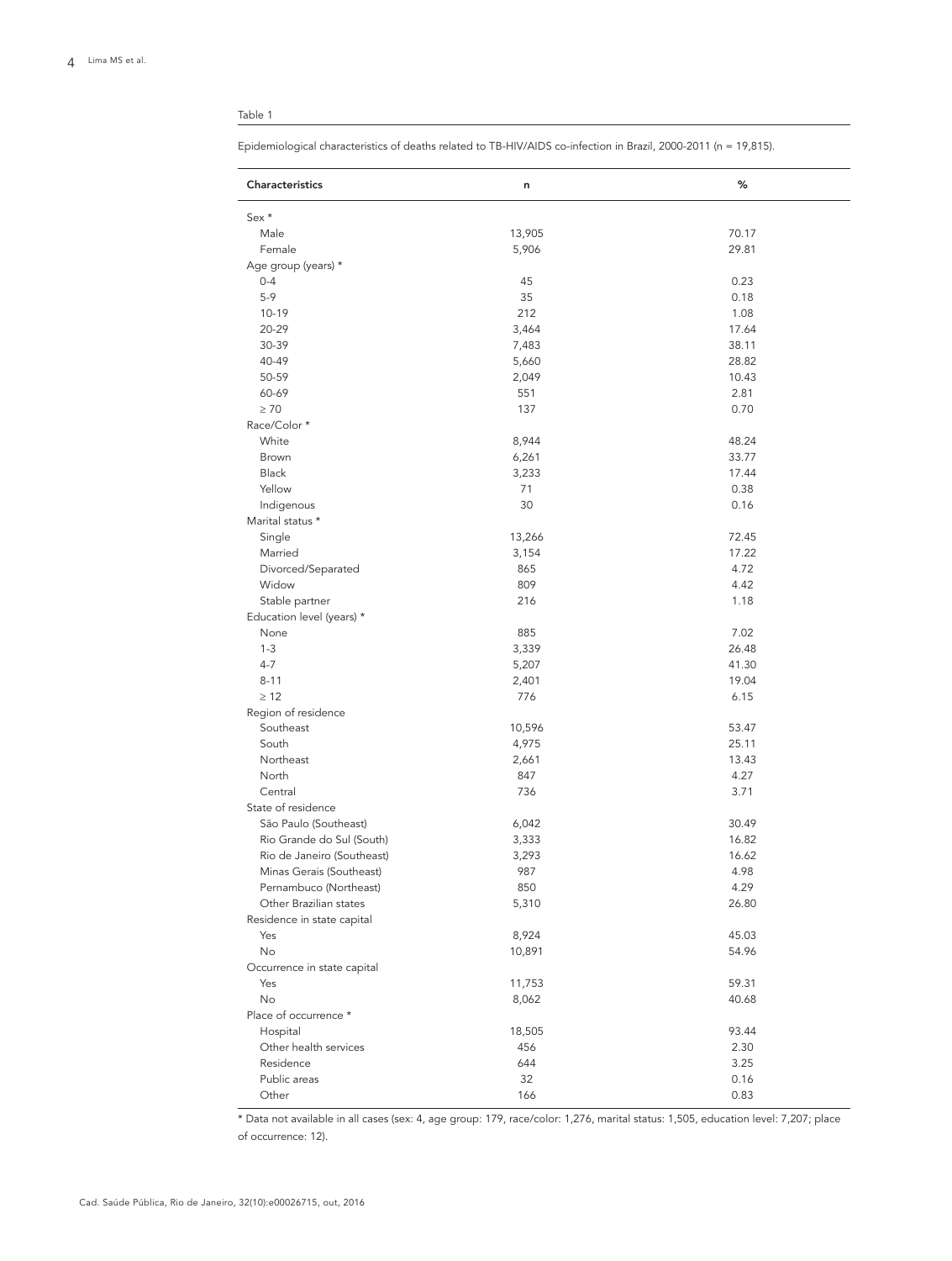the place of occurrence of deaths was almost exclusively in urban hospitals (93.4%) and in the Brazilian state capitals (59.3%) (Table 1).

The age-adjusted mortality rates were higher among males than females (1.37 vs. 0.55 deaths/100,000 inhabitants, respectively), with a RR of 2.43 (95%CI: 2.18; 2.70) (Table 2). The mortality rates was higher in the age groups 30-39 and 40-49 years. The black population had a 2.6-fold greater risk as compared to the white population, while brown race/color showed lower mortality rates compared to white race/color (Table 2). The South and Southeast regions showed the highest mortality rates (1.55 and 1.12 deaths/100,000 inhabitants, respectively), with significant differences when compared to the North region (Table 2). The highest average annual mortality rates by state of residence were observed in Rio Grande do Sul (South region) (2.55 deaths/100,000 inhabitants), followed by the states of Rio de Janeiro (1.77 deaths/100,000 inhabitants) and São Paulo (1.24 deaths/100,000 inhabitants), both in the Southeast region (Figure 1).

#### Temporal trends

We observed a significant decreasing trend of age-adjusted mortality rates at national level (AAPC: -1.7%; 95%CI: -2.4; -1.0), with considerable regional variations (Figure 2; Table 3). Mor-

Table 2

Average annual mortality rates related to TB-HIV/AIDS co-infection (per 100,000 inhabitants) stratified by sex, age group, race/color and region of residence. Brazil, 2000-2011.

| Variables           | Crude mortality rate (per<br>100,000 inhabitants) * | Age-adjusted mortality rate (per<br>100,000 inhabitants) *, ** | RR                       | 95%CI         | p-value   |  |
|---------------------|-----------------------------------------------------|----------------------------------------------------------------|--------------------------|---------------|-----------|--|
| Sex                 |                                                     |                                                                |                          |               |           |  |
| Male                | 1.29                                                | 1.37                                                           | 2.43                     | 2.18; 2.70    | < 0.001   |  |
| Female              | 0.53                                                | 0.55                                                           |                          |               |           |  |
| Age groups (years)  |                                                     |                                                                |                          |               |           |  |
| $0 - 4$             | 0.02                                                |                                                                | $\overline{\phantom{a}}$ |               |           |  |
| $5-9$               | 0.02                                                |                                                                | 0.77                     | 0.17; 3.57    | <b>NS</b> |  |
| 10-19               | 0.04                                                |                                                                | 2.20                     | 0.72; 6.70    | <b>NS</b> |  |
| 20-29               | 0.88                                                |                                                                | 42.06                    | 15.19; 116.47 | < 0.001   |  |
| 30-39               | 2.28                                                |                                                                | 107.87                   | 39.09; 297.71 | < 0.001   |  |
| 40-49               | 2.16                                                |                                                                | 107.45                   | 38.9; 296.83  | < 0.001   |  |
| 50-59               | 1.13                                                |                                                                | 60.22                    | 21.65; 167.54 | < 0.001   |  |
| 60-69               | 0.48                                                |                                                                | 24.87                    | 8.68; 71.27   | < 0.001   |  |
| $\geq 70$           | 0.15                                                |                                                                | 7.99                     | 2.49; 25.65   | < 0.001   |  |
| Region of residence |                                                     |                                                                |                          |               |           |  |
| North               | 0.47                                                | 0.58                                                           | $\overline{\phantom{a}}$ |               |           |  |
| Northeast           | 0.43                                                | 0.52                                                           | 0.91                     | 0.70; 1.19    | <b>NS</b> |  |
| Southeast           | 1.12                                                | 1.12                                                           | 2.35                     | 1.85; 3.00    | < 0.001   |  |
| South               | 1.53                                                | 1.55                                                           | 3.22                     | 2.50; 4.14    | < 0.001   |  |
| Central             | 0.47                                                | 0.48                                                           | 0.98                     | 0.70; 1.38    | <b>NS</b> |  |
| Race/Color          |                                                     |                                                                |                          |               |           |  |
| White               | 0.82                                                |                                                                | $\sim$                   |               |           |  |
| Black               | 2.15                                                |                                                                | 2.63                     | 2.29; 3.02    | < 0.001   |  |
| Yellow              | 0.42                                                |                                                                | 0.51                     | 0.23; 1.14    | <b>NS</b> |  |
| Brown               | 0.70                                                |                                                                | 0.87                     | 0,77;0.97     | 0.011     |  |
| Indigenous          | 0.32                                                |                                                                | 0.39                     | 0.11; 1.36    | NS        |  |

95%CI: 95% confidence interval; NS: not significant; RR: rate ratio.

\* Average annual mortality rates were calculated using the average number of deaths related to TB-HIV/AIDS co-infection as a numerator and population size in the middle of the period as a denominator. Population data on race/color derived from the National Census (2000 and 2010). Population size of individuals by race/color in the period was calculated as the average of the population by race/color in the 2000 and 2010 censuses;

\*\* Age-standardized mortality rates (by the Brazilian population of 2010 Census).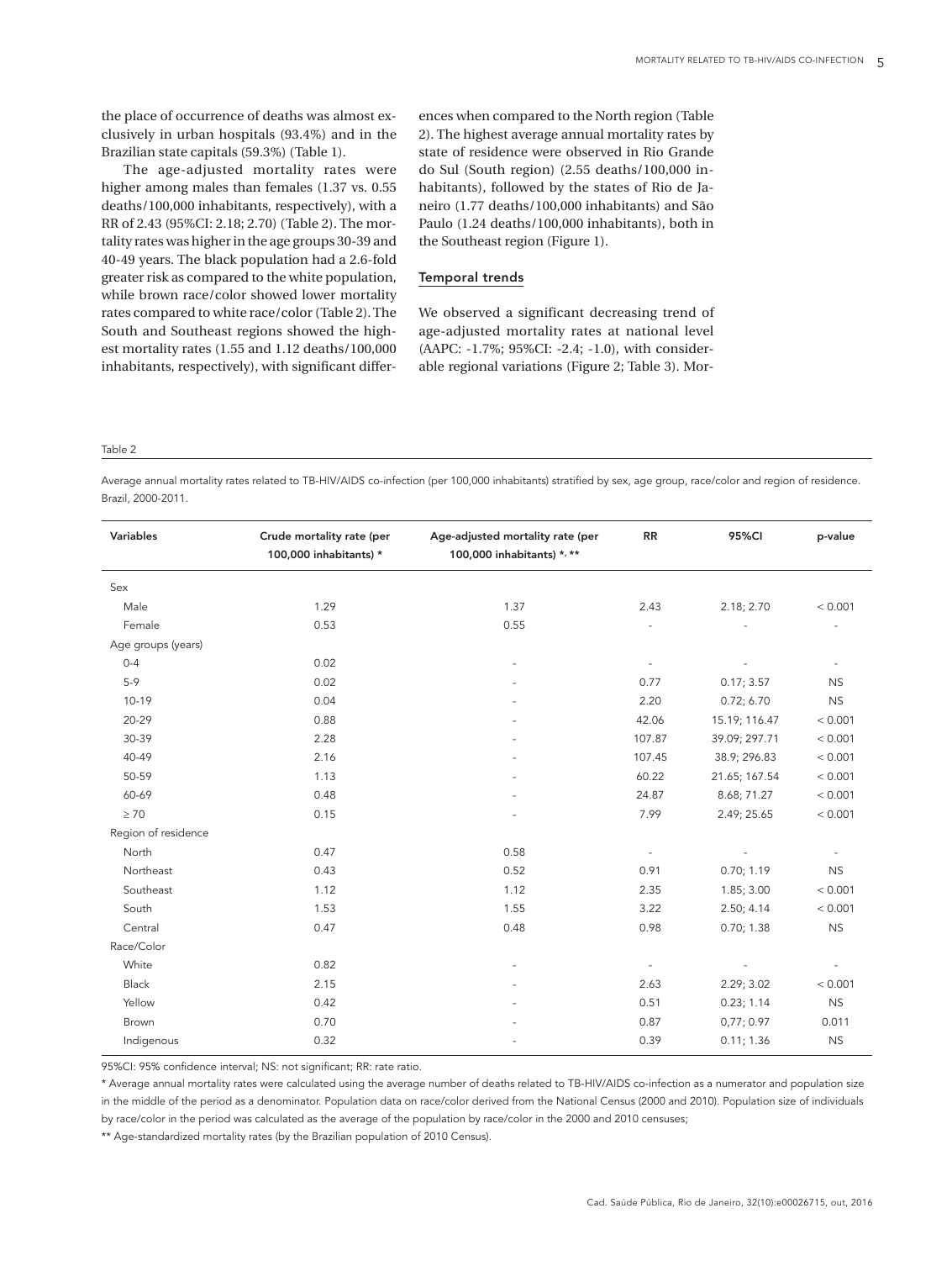#### Figure 1

Spatial distribution of average annual mortality rates related to TB-HIV/AIDS co-infection (per 100,000 inhabitants) by states of residence. Brazil, 2000-2011.



tality increased significantly in the North (AAPC: 5.7%; 95%CI: 2.2; 9.4), Northeast (AAPC: 5.4%; 95%CI: 3.3; 7.6), and Central (AAPC: 3.5%; 95%CI: 0.2; 6.9) regions. In contrast, we observed a decreasing trend in the Southeast region over the entire period (AAPC: -4.1%; 95%CI: -2.4; -1.0), with a decrease in the period 2000-2005 and a stabilization in the period 2005-2011. The South region presented a stable trend in the period (AAPC: -0.5%; 95%CI: -2.9; -1.9), with an increase from 2000 to 2004, and a decrease trend in the period 2004-2011 (Table 3).

The sex-specific mortality rate presented a significant decreasing trend for males and a stable trend for females (Table 3). For age-specific

rmortality ates, we observed a significant decrease in the 20-29 year-old and 30-39 year-old age groups. The older age groups showed significant increasing trends of mortality rates: 50-59 year-olds, 60-69 year-olds and ≥ 70 year-olds. The mortality in pediatric and younger age groups, and in 40-49 year-olds remained stable during the study period (Table 3).

## Discussion

In this nationwide population-based study, presented a comprehensive overview of magnitude and time trends of mortality related to TB-HIV/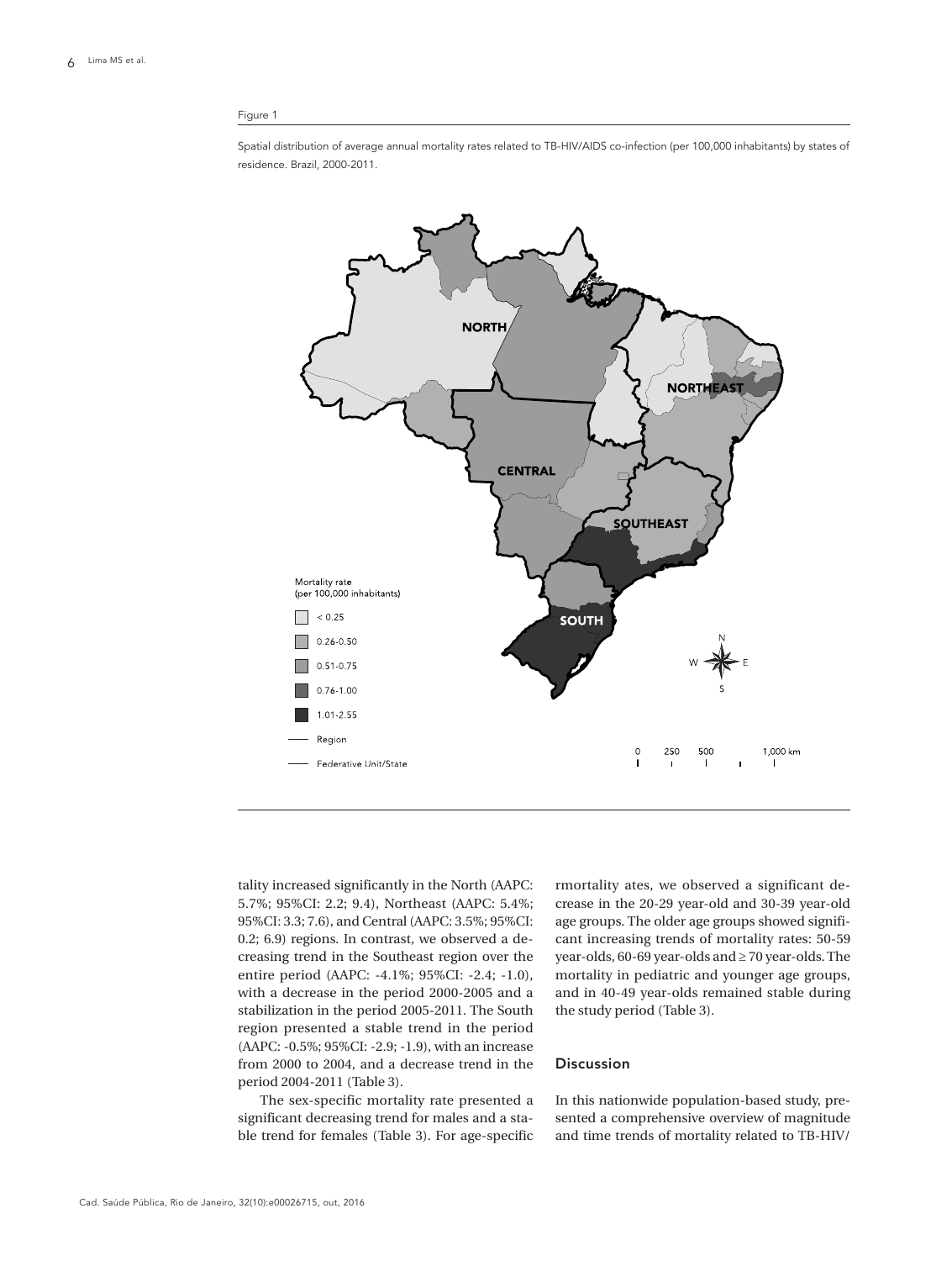### Figure 2



Trends of age-adjusted mortality rates related to TB-HIV/AIDS co-infection (per 100,000 inhabitants) in Brazil and regions, 2000-2011.

AIDS co-infection in Brazil over a 12-year period. Our data show a decreasing trend of mortality in Brazil, but with different patterns among regions, with increasing trends in the poorest regions of the country, such as the North and Northeast regions. There was a higher mortality burden among males, individuals of a working age, those of black race/color and residents in high HIV/ AIDS-endemic states/regions 3,4,5,14.

The South and Southeast regions (including the states of Rio Grande do Sul, São Paulo and Rio de Janeiro) had the highest mortality rates related to TB-HIV/AIDS co-infection 15, but with a continuous decreasing trend in recent years. These results probably reflect the introduction and spread of the AIDS epidemic in the country. The state of São Paulo presented the first cases of the epidemic, followed by the state of Rio de Janeiro. These states significantly contributed to a rapid growth in the number of AIDS cases in the country 16.

We emphasize that the North and Northeast regions, the poorest regions of the country, showed increasing mortality rates in the study period 17. Our results reinforce the ongoing change of transmission dynamics of HIV/AIDS infection, from socio-economically well-off

population groups in urban centers, to more socio-economically deprived vulnerable populations in rural areas, with a consequent increased risk for concomitant TB infection. Our data confirm previous studies indicating tremendous social inequalities being a major risk for co-infection 17,18.

The distribution of mortality rates according to demographic characteristics portrays a continuous decreasing trend for males and working age populations (20-49 years) 18. This trend has been observed in infections caused by TB and HIV/AIDS and similarly overall infection rates can be linked to transmission dynamics, considering socio-economic, environmental and behavioral factors 19. Our data also show a significant increase of mortality related to co-infection in the elderly. Two different patterns were identified: those infected < 60 years-old with better survival rates due to improved antiretroviral therapy (ART), including highly active antiretroviral therapy (HAART), and those infected > 60 yearsold. The high vulnerability in these population groups increases the risk of developing both diseases as a result of higher previous exposure rates to *Mycobacterium tuberculosis*. Other factors in the elderly include the increased likelihood of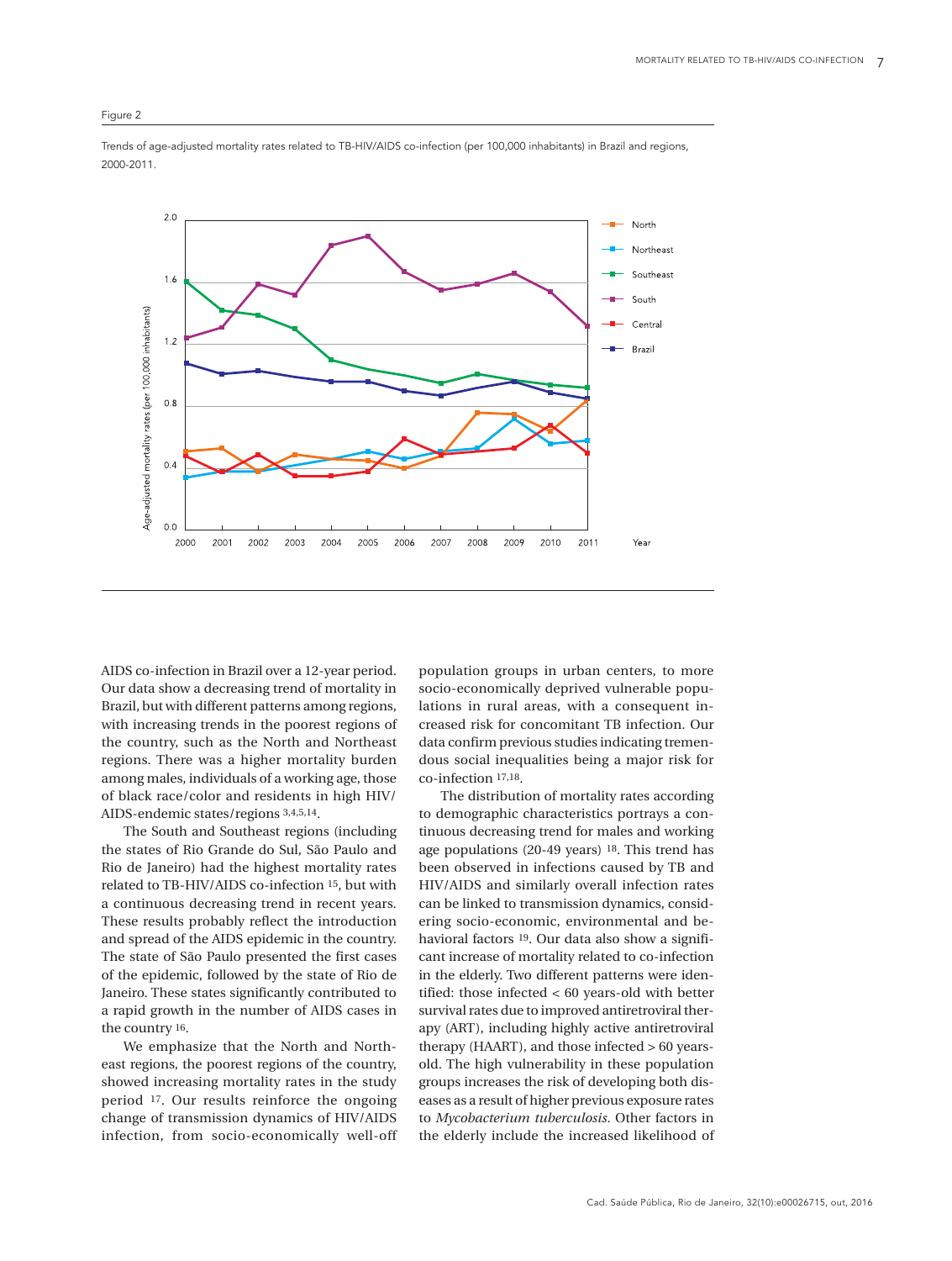#### Table 3

Joinpoint regression analysis of mortality rates related to TB-HIV/AIDS co-infection by region, sex and age group. Brazil, 2000-2011.

| Variables         | Trend 1   |            | Trend 2       |                          |                          | Entire period            |             |              |
|-------------------|-----------|------------|---------------|--------------------------|--------------------------|--------------------------|-------------|--------------|
|                   | Period    | <b>APC</b> | <b>95%CI</b>  | Period                   | <b>APC</b>               | 95%CI                    | <b>AAPC</b> | <b>95%CI</b> |
| Region            |           |            |               |                          |                          |                          |             |              |
| North             | 2000-2011 | $5.7*$     | 2.2; 9.4      |                          |                          |                          | $5.7*$      | 2.2; 9.4     |
| Northeast         | 2000-2011 | $5.4*$     | 3.3; 7.6      |                          | $\overline{\phantom{a}}$ | $\overline{\phantom{a}}$ | $5.4*$      | 3.3; 7.6     |
| Southeast         | 2000-2005 | $-8.5*$    | $-10.7; -6.2$ | 2005-2011                | $-1.9$                   | $-3.9;0.2$               | $-4.1*$     | $-5.4; -2.8$ |
| South             | 2000-2004 | $10.7*$    | 2.3; 19.9     | 2004-2011                | $-3.5*$                  | $-6.3; -0.6$             | $-0.5$      | $-2.9; 1.9$  |
| Central           | 2000-2011 | $3.5*$     | 0.2; 6.9      |                          |                          |                          | $3.5*$      | 0.2; 6.9     |
| Brazil            | 2000-2011 | $-1.7*$    | $-2.4; -1.0$  |                          |                          |                          | $-1.7*$     | $-2.4; -1.0$ |
| Sex               |           |            |               |                          |                          |                          |             |              |
| Female            | 2000-2011 | $-0.1$     | $-1.2; 0.9$   |                          |                          |                          | $-0.1$      | $-1.2; 0.9$  |
| Male              | 2000-2011 | $-2.4*$    | $-3.1; -1.6$  |                          |                          |                          | $-2.4*$     | $-3.1; -1.6$ |
| Age group (years) |           |            |               |                          |                          |                          |             |              |
| $0 - 4$           | 2000-2011 | $-8.0$     | $-15.9;0.6$   |                          |                          |                          | $-8.0$      | $-15.9;0.6$  |
| $5-9$             | 2000-2011 | $-4.3$     | $-11.1; 3.0$  | $\overline{\phantom{a}}$ | $\overline{\phantom{a}}$ | $\overline{\phantom{a}}$ | $-4.3$      | $-11.1; 3.0$ |
| $10 - 19$         | 2000-2011 | 2.4        | $-1.8; 6.7$   |                          |                          |                          | 2.4         | $-1.8; 6.7$  |
| 20-29             | 2000-2006 | $-7.8*$    | $-9.8; -5.6$  | 2006-2011                | 0.1                      | $-3.1; 3.4$              | $-4.3*$     | $-5.8; -2.7$ |
| 30-39             | 2000-2011 | $-3.2*$    | $-4.1; -2.4$  |                          |                          |                          | $-3.2*$     | $-4.1; -2.4$ |
| 40-49             | 2000-2011 | $-0.4$     | $-1.3; 0.5$   | $\overline{\phantom{a}}$ |                          |                          | $-0.4$      | $-1.3; 0.5$  |
| 50-59             | 2000-2011 | $2.4*$     | 0.6; 4.2      | $\overline{\phantom{a}}$ | $\overline{\phantom{a}}$ | $\overline{\phantom{a}}$ | $2.4*$      | 0.6; 4.2     |
| 60-69             | 2000-2011 | $3.4*$     | 0.7; 6.2      |                          |                          |                          | $3.4*$      | 0.7; 6.2     |
| $\geq 70$         | 2000-2011 | $3.8*$     | 0.4; 7.4      |                          |                          |                          | $3.8*$      | 0.4; 7.4     |

95%CI: 95% confidence interval; AAPC: average annual percent change; APC: annual percent change.

\* Significantly different from 0 (p < 0.05).

atypical presentations of TB, comorbidity, resistance to condom use and delayed detection of HIV infection 20,21.

We have observed a decrease in deaths among children < 10 years. In fact, TB incidence has been reduced in this age group in recent decades 6,10. BCG vaccination coverage is also very high in Brazil (reaching 100% in recent years) resulting in enhanced protection against invasive forms of childhood TB 20. In addition, motherto-child transmission of HIV has been reduced effectively in Brazil as a result of integrated control programs 16,22. There has been an increased access to prenatal care services and assisted birth in HIV-positive mothers, including antiretroviral medication in HIV infected pregnant women and exposed newborns 22. There was estimated to occur a 78% reduction in mother-to-child transmission of HIV between 2001 and 2013 in Latin America and the Caribbean. Of the total of women who gave birth in 2013 (11 million), 87% had at least four prenatal consultations number (the recommended minimum), 74% had access

to HIV testing and counseling, and 93% of HIVpositive pregnant women received HAART (34% increase compared to 2010) 22,23,24.

Some strategies have favored an improvement in mortality indicators related to TB-HIV/ AIDS co-infection. These strategies include: free dispensing of antiretroviral drugs for treatment of AIDS since 1996, continuous updating of clinical protocols and therapeutic guidelines for the management of HIV infection in adults (2014), children and adolescents (2014), and prophylaxis of vertical transmission of HIV and antiretroviral therapy in pregnant women (2010) 9,16,22,25. In 2014, HIV infection was included in the Brazilian list of notifiable diseases, further aiming at improving disease control 9.

Our data show regional differences, which may reflect operational factors in the implementation of these measures. Mortality rates were higher in regions considered as more economically developed, with increasing trends in other regions, consistent with the AIDS expansion process in Brazil. The presence of variables consid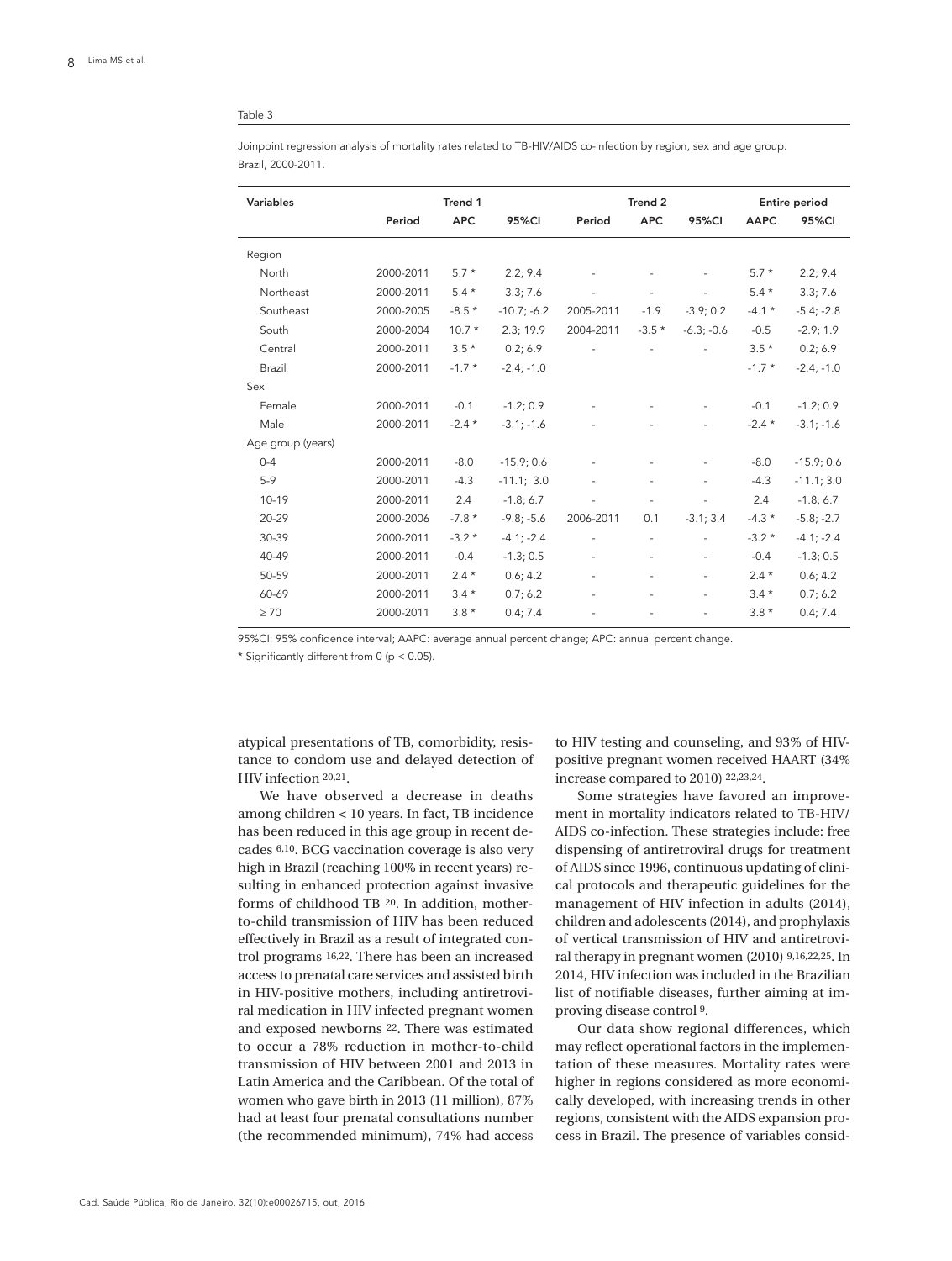ered indicators for poverty in Brazil and a higher risk among those with a low education and the black population, confirms the increased mortality in these regions 6,9,10,15,16,26,27.

Similar to other infectious diseases, poverty may have increased the vulnerability for TB and HIV/AIDS cases. There is a clear link between TB, poverty and social exclusion, hampering control efforts in many Brazilian regions 10,27,28. Those who are mostly affected live in poor, urban neighborhoods, with a trend to more and more rural areas 9. HIV/AIDS is being spread within the poorest populations in the country, with negative impacts on clinical and epidemiological aspects 22,27. In cases with TB-HIV/AIDS co-infection, poverty has previously been shown to be related to higher mortality rates 10,26,29.

Reduced access to information, insufficient knowledge, and reduced access to health care may result in a delay of diagnosis, late treatment and low adherence to treatment 18,23. The current challenge is to integrate TB and AIDS control programs effectively 10,30. The contrast of the reduction of mortality in the South region and the increase of mortality rates in the North, Northeast and Central regions reflects socio-economic differences between these regions. Regional disparities and social determinants directly reflected in different patterns of the quality of health care and information systems 10,28.

Our study is subject to limitations. The use of secondary data may have limited the analysis, as many variables of interest are not available with under registering of deaths. On the other

hand, we assume that the databases are of acceptable quality, considering the improvement of coverage and quality of SIM records during recent years 9,16,31. However, there still may exist regional differences in the performance and quality of data, and the number of deaths related to TB-HIV/AIDS co-infections may have been underestimated 31, especially in the North and Northeast regions. There were a considerable number of data sets with missing information, especially for race/color, education and marriage status, thus the respective analyses and interpretation should be performed with caution 32,33,34. Despite these limitations, the results of this study are highly representative, as all death certificates recorded in Brazil have been included, during a period of 12 years (2000-2011) 34,35.

In conclusion, our study shows a consistent decline of the mortality related to TB-HIV/AIDS co-infection in Brazil, despite the high levels still observed. Population groups at high risk have been identified, with consistent regional differences. The increasing mortality trend in the socio-economically most disadvantaged North, Northeast and Central regions is worrying. We recognize the need for implementation and monitoring the control actions for TB/HIV coinfection to reduce the morbidity and mortality burden in all Brazilian regions.

## Contributors

M. S. Lima contributed to the conception and scope, write-up of the article and approval of final revision. F. R. Martins-Melo, J. Heukelbach and C. H. Alencar contributed to the critical revision of content, article write-up and approval of final revision. R. N. Boigny contributed to the data collection, critical revision of content, and approval of final revision. A. N. Ramos Júnior contributed to the conception and scope, critical revision of content, write-up of the article and approval of final revision.

#### Acknowledgments

We thank the Coordenação de Aperfeiçoamento de Pessoal de Nível Superior (Capes/Brazil) for granting a Masters Scholarship to M.S.L. J.H. is research fellow at the Conselho Nacional de Desenvolvimento Científico e Tecnológico (CNPq/Brazil).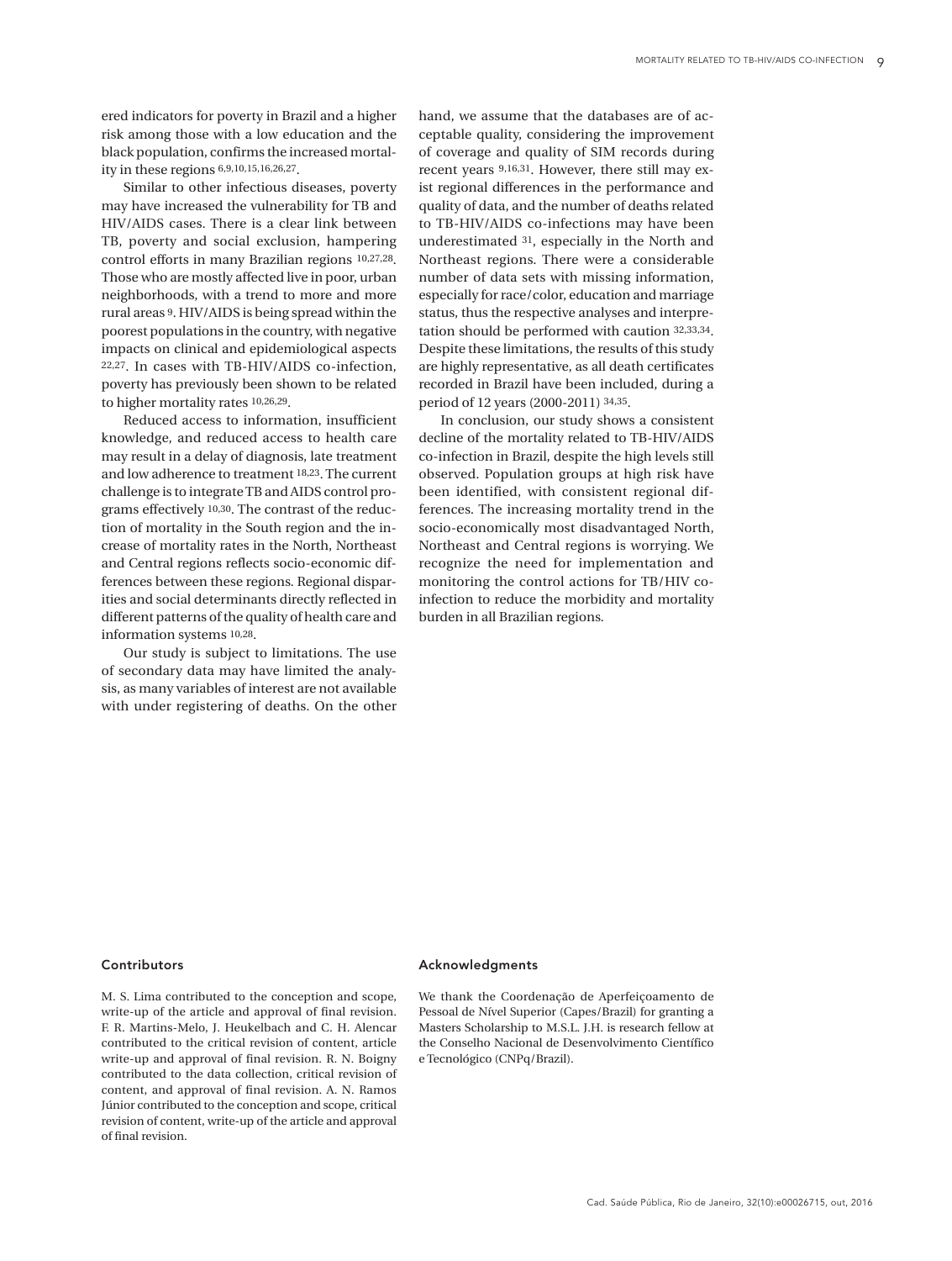#### References

- 1. Gupta S, Granich R, Date A, Lepere P, Hersh B, Gouws E, et al. Review of policy and status of implementation of collaborative HIV-TB activities in 23 high-burden countries. Int J Tuberc Lung Dis 2014; 18:1149-58.
- 2. Murray CJ, Ortblad KF, Guinovar C, Lim SS, Wolock TM, Allen Roberts D, et al. Global, regional, and national incidence and mortality for HIV, tuberculosis, and malaria during 1990-2013: a systematic analysis for the Global Burden of Disease Study 2013. Lancet 2014; 13:1005-70.
- 3. World Health Organization. Global tuberculosis control. Geneva: World Health Organization; 2011.
- 4. Joint United Nations Programme on HIV/AIDS. Global AIDS response progress reporting 2014: construction of core indicators for monitoring the 2011 United Nations Political declaration on HIV and AIDS. Geneva: Joint United Nations Programme on HIV/AIDS; 2013.
- 5. Joint United Nations Programme on HIV/AIDS. Global report: UNAIDS report on the global AIDS epidemic 2013. Geneva: Joint United Nations Programme on HIV/AIDS; 2014.
- 6. Secretaria de Vigilância em Saúde, Ministério da Saúde. O controle da tuberculose no Brasil: avanços, inovações e desafios. Brasília: Ministério da Saúde; 2014.
- 7. Morimoto AA, Bonametti AM, Morimoto HK, Matsuo T. Soroprevalência da infecção pelo vírus da imunodeficiência humana em pacientes com tuberculose, em Londrina, Paraná. J Bras Pneumol 2005; 31:325-31.
- 8. Guimarães RM, Lobo AP, Siqueira EA, Borges TF, Melo SC. Tuberculosis, HIV, and poverty: temporal trends in Brazil, the Americas, and worldwide. J Bras Pneumol 2012; 38:511-7.
- 9. Secretaria de Vigilância em Saúde, Ministério da Saúde. Boletim Epidemiológico HIV/AIDS 2014; ano III, (1).
- 10. Oliveira GP, Torrens AW, Bartholomay P, Barreira D. Tuberculosis in Brazil: last ten years analysis – 2001-2010. Braz J Infect Dis 2013; 17:218-33.
- 11. Ministério da Saúde; Conselho Federal de Medicina; Centro Brasileiro de Classificação de Doenças. A declaração de óbito: documento necessário e importante. 3a Ed. Brasília: Ministério da Saúde/ Conselho Federal de Medicina/Centro Brasileiro de Classificação de Doenças; 2009.
- 12. World Health Organization. National Statistic Classifications of Diseases and Related Health Problems (ICD): 10th revision. Version 2007. Geneva: World Health Organization; 2007.
- 13. Kim HJ, Fay MP, Feuer EJ, Midthune DN. Permutation tests for joinpoint regression with applications to cancer rates. Stat Med 2000; 19:335-51.
- 14. Streatfield PK, Khan WA, Bhuiya A, Hanifi SMA, Alam N, Millogo O, et al. HIV/AIDS-related mortality in Africa and Asia: evidence from INDEPTH health and demographic surveillance system sites. Glob Health Action 2014; 7:25370.
- 15. Coelho L, Cardoso SW, Amancio RT, Moreira RI, Campos DP, Veloso VG, et al. Trends in AIDS-defining opportunistic illnesses incidence over 25 years in Rio de Janeiro, Brazil. PLoS One 2014; 9:e98666.
- 16. Granjeiro A, Escuder MML, Castilho EA. Magnitude e tendência da epidemia de Aids em municípios brasileiros de 2002-2006. Rev Saúde Pública 2010; 44:430-40.
- 17. Parker R, Camargo Jr. KR. Pobreza e HIV/AIDS: aspectos antropológicos e sociológicos. Cad Saúde Pública 2000; 16:89-102.
- 18. Straetemans M, Bierrenbach AL, Nagelkerke N, Glaziou P, Werf MJ. The effect of tuberculosis on mortality in HIV positive people: a meta-analysis. PLoS One 2010; 5:e15241.
- 19. San Pedro A, Oliveira RM. Tuberculose e indicadores socioeconômicos: revisão sistemática da literatura. Rev Panam Salud Pública 2013; 33:294-301.
- 20. Bierrenbach AL, Gomes ABF, Noronha EF, Souza MFM. Tuberculosis incidence and cure rates, Brazil, 2000-2004. Rev Saúde Pública 2007; 41 Suppl 1:24-33.
- 21. Rezende MCM, Lima TJP, Rezende MHV. Aids na terceira idade: determinantes biopsicossociais. Estudos 2009; 36:235-53.
- 22. Ramos Jr. AN, Matida LH, Hearst N, Heukelbach J. AIDS in Brazilian children: history, surveillance, antiretroviral therapy, and epidemiologic transition, 1984-2008. AIDS Patient Care STDS 2011; 25:245-55.
- 23. Pan American Health Organization. 2014 update: elimination of mother-to-child transmission of HIV and syphilis in the Americas. Washington DC: Pan American Health Organization; 2014.
- 24. Silva PF, Moura GS, Caldas AJM. Fatores associados ao abandono do tratamento da tuberculose pulmonar no Maranhão, Brasil, no período de 2001 a 2010. Cad Saúde Pública 2014; 30:1745-54.
- 25. TB Diagnostics Market Analysis Consortium. Market assessment of tuberculosis diagnostics in Brazil in 2012. PLoS One 2014; 9:e104105.
- 26. Sanchez M, Bartholomay P, Arakaki-Sanchez D, Enarson D, Bissell K, Barreira D, et al. Outcomes of TB treatment by HIV status in national recording systems in Brazil, 2003-2008. PLoS One 2012; 7:e33129.
- 27. Teixeira TRA, Gracie R, Malta MS, Bastos FI. Social geography of AIDS in Brazil: identifying patterns of regional inequalities. Cad Saúde Pública 2014; 30:259-71.
- 28. Bastos FI, Szwarcwald CL. AIDS e pauperização: principais conceitos e evidências empíricas. Cad Saúde Pública 2000; 16:65-76.
- 29. Neves LAS, Reis RK, Gir E. Adesão ao tratamento por indivíduos com a co-infecção HIV/tuberculose: revisão integrativa da literatura. Rev Esc Enferm USP 2010; 44:1135-41.
- 30. Portal Brasil. Medicamento 3 em 1 para tratamento da Aids começa a ser distribuído em todo o país. http://www.brasil.gov.br/saude/2015/01/medica mento-3-em-1-para-a-aids-comeca-a-ser-distri buido-em-todo-o-pais (accessed on 02/Feb/2015).
- 31. Oliveira GPI, Pinheiro RS, Coeli CM, Barreira D, Codenotti SB. Uso do sistema de informação sobre mortalidade para identificar subnotificação de casos de tuberculose no Brasil. Rev Bras Epidemiol 2012; 15:468-77.